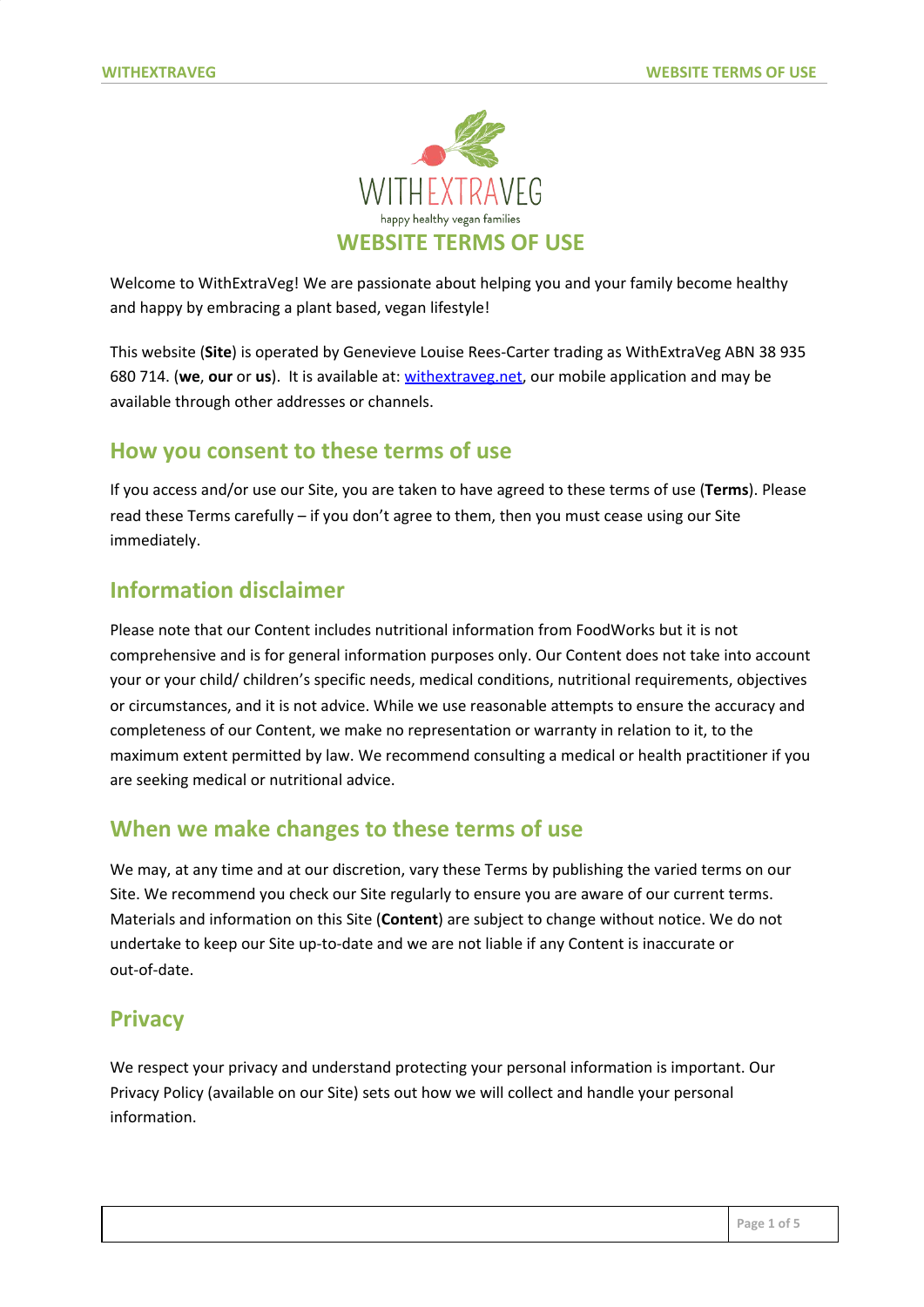## **Your licence to use our Site**

We grant you a non-exclusive, royalty-free, revocable, worldwide, non-transferable licence to use our Site in accordance with these Terms. All other uses are prohibited without our prior written consent.

# **Conduct we don't accept**

When you use our Site, we expect you to abide by a certain standard of behaviour. You must not do or attempt to do anything that is unlawful, which is prohibited by any laws applicable to our Site, which we would consider inappropriate or which might bring us or our Site into disrepute. This includes:

- (a) anything that would constitute a breach of an individual's privacy (including uploading private or personal information without an individual's consent) or any other legal rights;
- (b) using our Site to defame, harass, threaten, menace or offend any person;
- (c) interfering with any user of our Site;
- (d) tampering with or modifying our Site, knowingly transmitting viruses or other disabling features, or damaging or interfering with our Site, including (without limitation) using trojan horses, viruses or piracy or programming routines that may damage or interfere with our Site;
- (e) using our Site to send unsolicited electronic messages; or
- (f) facilitating or assisting a third party to do any of the above acts.

# **Competitors are excluded from using our Site**

You are prohibited from using our Site, including our Content, in any way that competes with our business.

# **Our Site is for your personal use only**

We've designed our Site for you to use it personally, and not on a commercial basis. You must not use our Site, or any of our Content, for your commercial purposes, including, for example, to advertise your own business or for any other revenue generation activity.

# **Intellectual Property rights**

Unless otherwise indicated, we own or licence all rights, title and interest (including intellectual property rights) in our Site and all of our Content. Your use of our Site and your use of and access to any Content does not grant or transfer to you any rights, title or interest in relation to our Site or our Content. You must not:

(a) copy or use, in whole or in part, any Content;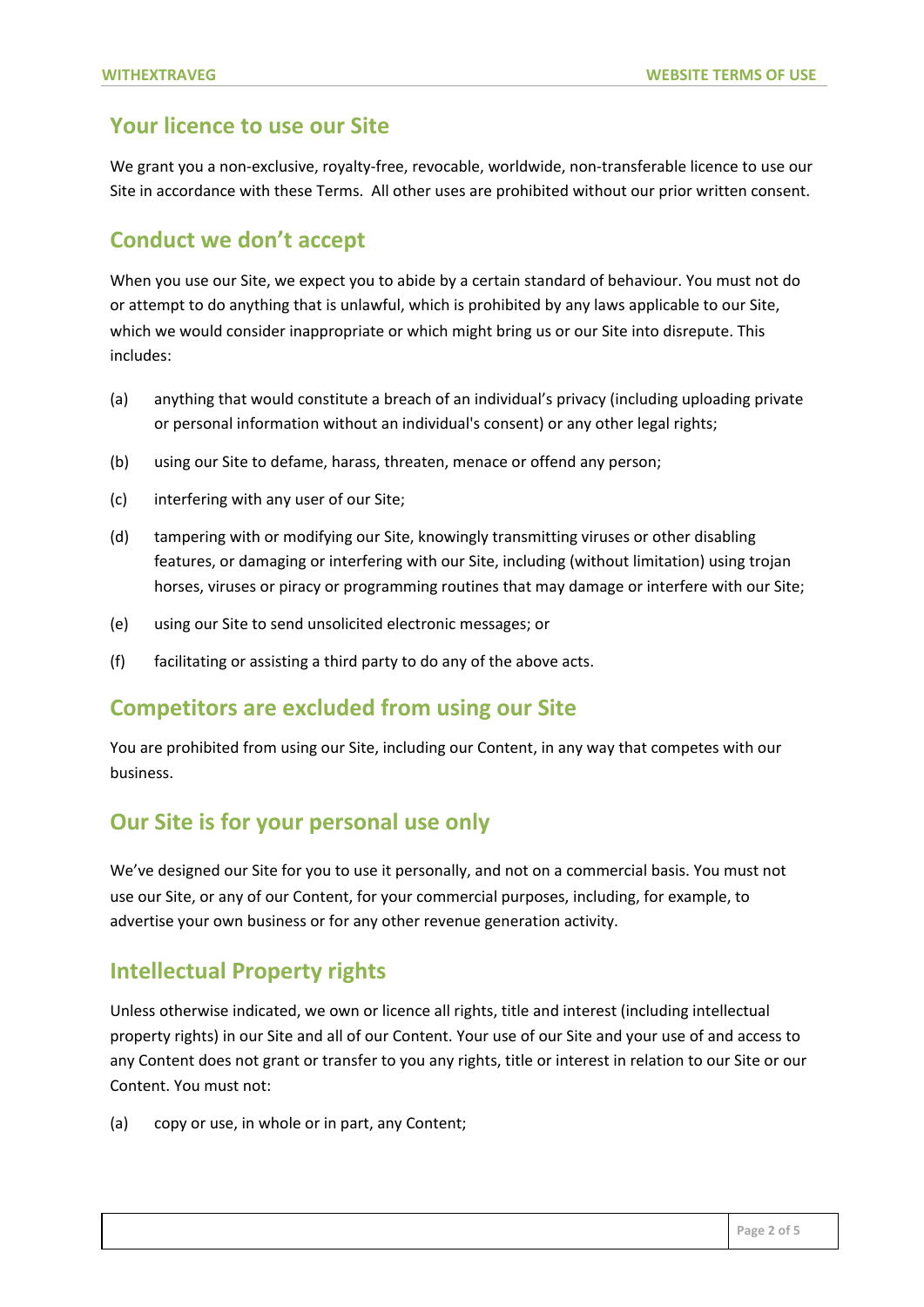- (b) reproduce, retransmit, distribute, disseminate, sell, publish, broadcast or circulate any Content to any third party; or
- (c) breach any intellectual property rights connected with our Site or our Content, including (without limitation) altering or modifying any of our Content, causing any of our Content to be framed or embedded in another website or platform, or creating derivative works from our Content.

#### **Content you upload**

We encourage you to interact with our Site! You may be permitted to post, upload, publish, submit or transmit relevant information and content (**User Content**) on our Site. If you make any User Content available on or through our Site, you grant to us a worldwide, irrevocable, perpetual, non-exclusive, transferable, royalty-free licence to use the User Content, with the right to use, view, copy, adapt, modify, distribute, license, transfer, communicate, publicly display, publicly perform, transmit, stream, broadcast, access, or otherwise exploit such User Content on, through or by means of our Site.

You agree that you are solely responsible for all User Content that you make available on or through our Site. You represent and warrant that:

- (a) you are either the sole and exclusive owner of all User Content or you have all rights, licences, consents and releases that are necessary to grant to us the rights in such User Content (as contemplated by these Terms); and
- (d) neither the User Content nor the posting, uploading, publication, submission or transmission of the User Content or our use of the User Content on, through or by means of our Site will infringe, misappropriate or violate a third party's intellectual property rights, or rights of publicity or privacy, or result in the violation of any applicable law or regulation.
- We do not endorse or approve, and are not responsible for, any User Content. We may, at any time (at our sole discretion), remove any User Content.

# **Third party sites**

Our Site may contain links to websites operated by third parties. Unless we tell you otherwise, we do not control, endorse or approve, and are not responsible for, the content on those websites. We recommend that you make your own investigations with respect to the suitability of those websites.

# **What happens if we discontinue our Site**

We may, at any time and without notice to you, discontinue our Site, in whole or in part. We may also exclude any person from using our Site, at any time and at our sole discretion. We are not responsible for any Liability you may suffer arising from or in connection with any such discontinuance or exclusion.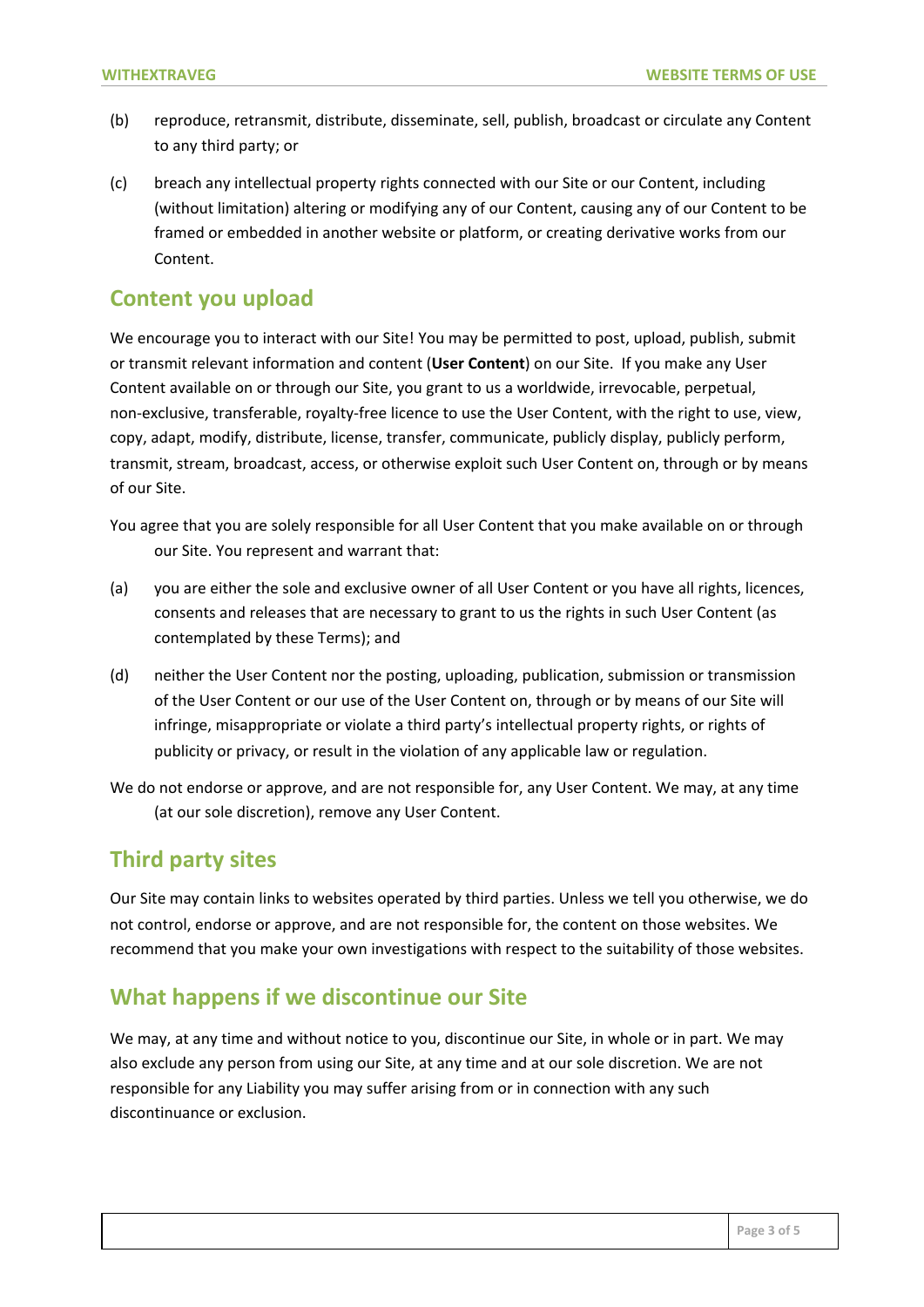#### **Warranties and disclaimers**

To the maximum extent permitted by law, we make no representations or warranties about our Site or our Content, including (without limitation) that:

- (a) they are complete, accurate, reliable, up-to-date and suitable for any particular purpose;
- (b) access will be uninterrupted, error-free or free from viruses; or
- (c) our Site will be secure.

You read, use and act on our Site and our Content at your own risk.

#### **Our liability is limited**

To the maximum extent permitted by law, we are not responsible for any loss, damage or expense, howsoever arising, whether direct or indirect and/or whether present, unascertained, future or contingent (**Liability**) suffered by you or any third party, arising from or in connection with your use of our Site and/or our Content and/or any inaccessibility of, interruption to or outage of our Site and/or any loss or corruption of data and/or the fact that our Content is incorrect, incomplete or out-of-date.

#### **Indemnity**

To the maximum extent permitted by law, you must indemnify us, and hold us harmless, against any Liability suffered or incurred by us arising from or in connection with your use of our Site or any breach of these Terms or any applicable laws by you. This indemnity is a continuing obligation, independent from the other obligations under these Terms, and continues after these Terms end. It is not necessary for us to suffer or incur any Liability before enforcing a right of indemnity under these Terms.

#### **Terminating these terms**

These Terms are effective until terminated by us, which we may do at any time and without notice to you. In the event of termination, all restrictions imposed on you by these Terms and limitations of liability set out in these Terms will survive.

# **Dealing with a problem**

If you would like to give us feedback, please contact us – we appreciate your input. In the event of any dispute arising from, or in connection with, these Terms (**Dispute**), the party claiming there is a Dispute must give written notice to the other party setting out the details of the Dispute and proposing a resolution. Within 7 days after receiving the notice, the parties must, by their senior executives or senior managers (who have the authority to reach a resolution on behalf of the party), meet at least once to attempt to resolve the Dispute or agree on the method of resolving the Dispute by other means, in good faith. All aspects of every such conference, except the fact of the